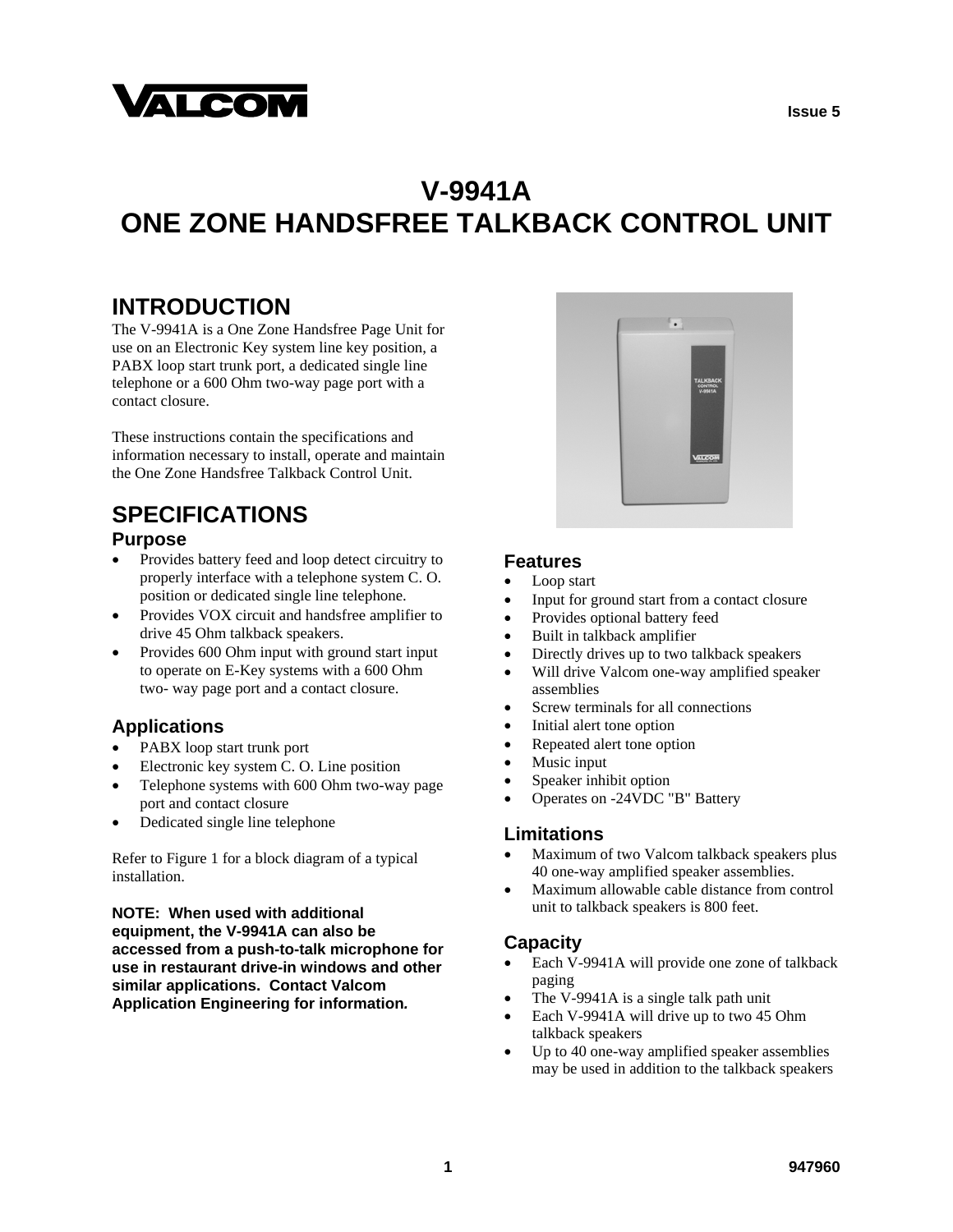

**Figure 1 - Typical Loop Start Trunk Installation**

#### **Dimensions/Weight**

- 8.25" H x 4.65" W x 2.30" D (20.96cm H x 11.81cm W x 5.84cm D)
- 1.5 lbs. (0.68 kg)

#### **Power Requirements**

21.5 to -26VDC "B" Battery, 300mA maximum

#### **Environment**

| Temperature: | 0 to +50 $\degree$ C         |
|--------------|------------------------------|
| Humidity:    | 0 to 85% (non-precipitating) |

#### **SYSTEM DESIGN General**

The Valcom V-9941A talkback control unit is designed to provide paging access from a C. O. position or loop start trunk port of a telephone system. The V-9941A may also be connected to a 600 Ohm two-way page port with a contact closure or a dedicated single line telephone. The V-9941A contains all the VOX and handsfree amplifier circuitry required to drive up to two Valcom 45 Ohm talkback speakers.

#### **Electronic Key, PABX Access or Dedicated Single Line Telephone**

The following components are required when paging from a PABX loop start trunk port, Electronic Key System C. O. line position or a Dedicated Single Line Telephone:

A telephone system C. O. line port or PABX loop start trunk port with a circuit card installed or a dedicated single line telephone:

- (1) V-9941A talkback control unit
- (1) VP-624B power supply
- 45 Ohm talkback speakers (maximum two)

#### **Page Port Access (600 Ohms) with Contact Closure**

The following components are required when paging from a 600 Ohm two-way paging port:

- 600 Ohm two-way paging port with contact closure
- (1) V-9941A talkback page control
- (1) VP-624B power supply
- 45 Ohm talkback speaker (maximum two)

#### **Background Music**

The V-9941A provides background music input and is designed to automatically cut off the music during a page. If background music is to be installed, a receiver providing an 8 Ohm output with 1-3 Watts of output power will be required.

#### **Inhibit Option**

The V-9941A is equipped with an inhibit lead that may be used in special applications to automatically turn off the speakers and allow a handset conversation between the calling party and a single line telephone connected to the paging Tip and Ring.

To use the inhibit function you will need a dedicated single line telephone modified for "A" Lead Control and a 5.1K Ohm 1/4 Watt resistor.

#### **INSTALLATION Mounting**

Remove the metal mounting plate from the rear of the V-9941A enclosure. Using two #6 ¾ inch wood screws, mount the plate in a vacant space on the backboard with the telephone system common equipment. **Both mounting holes must be utilized to insure secure mounting of the unit.** See Figure 1A.

Open the V-9941A enclosure to access connections and option switches. Slide the rear of the unit (contains the board) onto the mounting plate and lock in place with screw provided. Make connections. Replace cover and lock in place with the #6 ¾ inch screw provided.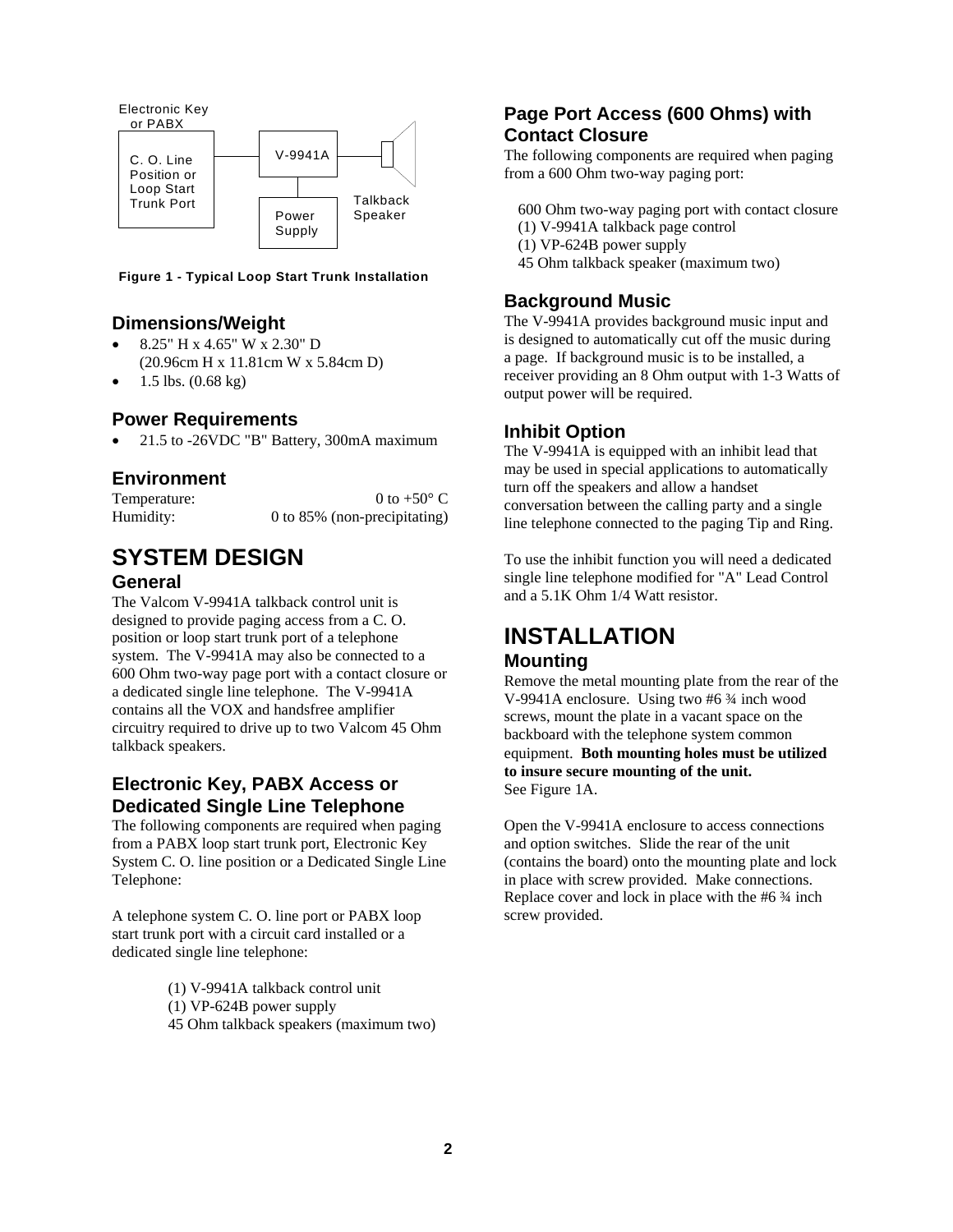





45 Ohm Talkback Speaker

#### ELECTRONIC KEY SYSTEM OR PABX ACCESS

### **INSTALLATION WIRING INSTRUCTIONS:**

Place a check by each step as it is completed:

- \_\_ 1. Connect Tip of the telephone system trunk position to the V-9941A terminal 1 (TIP).
- \_\_ 2. Connect Ring of the trunk port to the V-9941A terminal 2 (RING).
- \_\_ 3. Connect Tip and Ring of the talkback speakers to the V-9941A terminals 6 and 7 (SPKR) of the V-9941A.
	- 4. Option Switches:
- \_\_ a. "SW1-1" controls the initial alert tone. Turn the switch ON to precede each page with an audible tone.
- \_\_ b. "SW1-2" controls the repeated alert tone. Turn the switch ON to have a short tone burst every 15 seconds during a handsfree page.
- \_\_ c. "SW3" turn ON (Battery Feed Switch).
- \_\_ 5. Plug in power supply.  **NOTE: "A" battery may be substituted for "B" battery***.*
- \_\_ 6. Connect -24VDC "B" battery (may be referred to as "-" or "signal battery") from power supply to terminal 4 (-24VDC) on the V-9941A.
- \_\_ 7. Connect -24VDC "B" ground ("+" or "signal ground") from power supply to terminal 3 (GND).
- \_\_ 8. Connect -24VDC ground (+) from power supply to telephone system GROUND.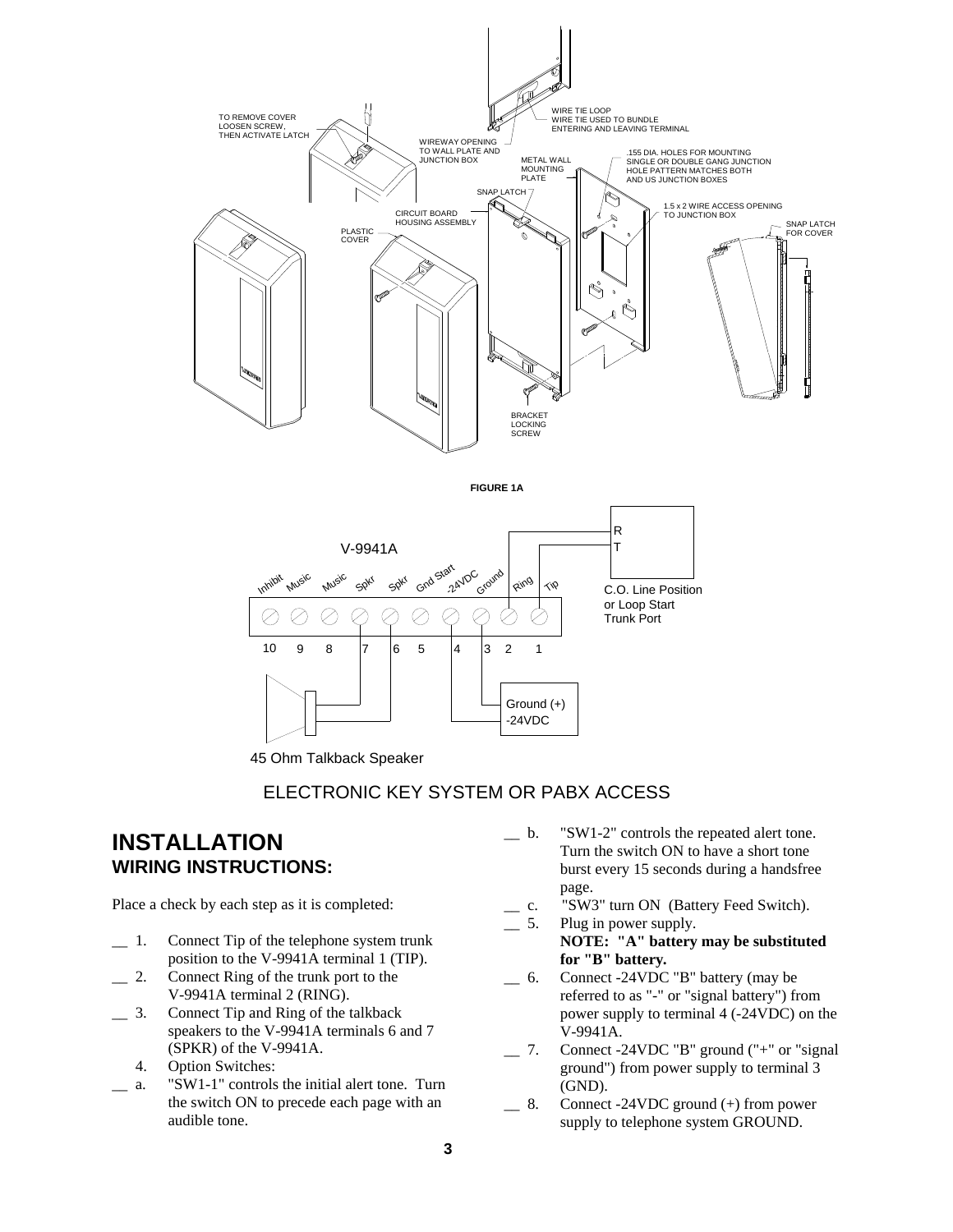Electronic Key System



45 Ohm Talkback Speaker

### ELECTRONIC KEY PAGE PORT CONNECTIONS

# **WIRING INSTRUCTIONS:**<br>  $\qquad$  1. Connect Tip of the telephon

- Connect Tip of the telephone system 600 Ohm page port to terminal 1 (TIP) of the V-9941A.
- \_\_ 2. Connect Ring of the 600 Ohm page port to terminal 2 (RING).
- \_\_ 3. Connect one side of the telephone system dry contact closure to terminal 3 (GND) of the V-9941A.
- \_\_ 4. Connect the other side of the contact closure to terminal 5 (GND ST) of the V-9941A.
- \_\_ 5. Connect Tip and Ring of the talkback speakers to the V-9941A terminals 6 and 7 (SPKR).
	- 6. Option Switches:
- a. "SW1-1" controls the initial alert tone. Turn the switch ON to precede each page with an audible tone.
- b. "SW1-2" controls the repeated alert tone. Turn the switch ON to have a short tone burst every 15 seconds during a handsfree page.
- \_\_ 7. Plug in power supply. **NOTE: "A" battery may be substituted for "B" battery***.*
- \_\_ 8. Connect -24VDC "B" battery (may be referred to as "-" or "signal battery") from power supply to terminal 4 (-24VDC) on the V-9941A.
- \_\_ 9. Connect -24VDC "B" ground ("+" or "signal ground") from power supply to terminal 3 (GND).
- \_\_ 10. Connect -24VDC ground (+) from power supply to telephone system GROUND.
- \_\_ 11. " SW3 " turn to the OFF position (Battery Feed Off).



Location of Screw Terminals, Option Switches and Volume Controls

V-9941A One Zone Talkback Control



SCREW CONNECTION DESIGNATIONS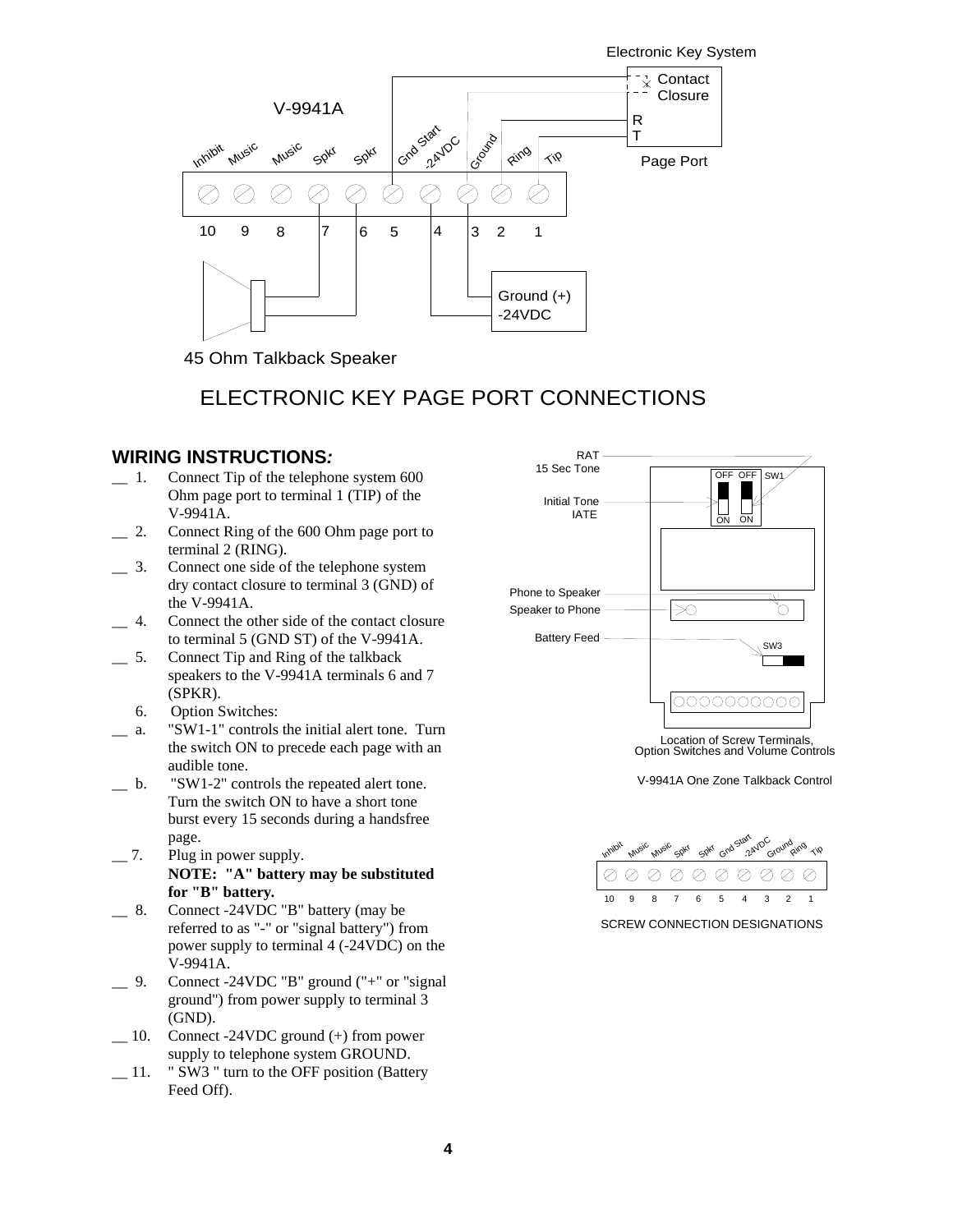#### **Volume Adjustments**

There are two volume controls on the V-9941A. The control on the left adjusts the speaker to phone level and the control on the right adjusts the phone to speaker level. Turn the controls clockwise to increase the volume.

a. Speaker to Phone:

Adjust this control so the reply from the speaker is clear. IMPORTANT: This is the most critical adjustment. Set the volume at the lowest practical level. Setting this control too high will increase background noise without giving greater talkback volume.

b. Phone to Speaker:

Adjust this control to give the desired listening level at the speakers.

# **Optional Connections A)** *MUSIC:*

- Connect a pair from an amplified music source to terminals 8 and 9 (MUSIC) of the V-9941A.
- \_\_ 2. Adjust the control on the music source for the desired music level at the speakers.

#### **B)****INHIBIT CONNECTIONS***:*

- \_\_ 1. Verify the telephone being used has been modified for "A" Lead Control. Contact the telephone manufacturer for assistance if required.
- 2. Connect Tip of the Telephone to terminal 1 of the V-9941A.
- \_\_ 3. Connect Ring of the Telephone to terminal 2.
- \_\_ 4. Connect the "A1" Lead of the Telephone to the V-9941A terminal 3.
- \_\_ 5. Connect the "A" Lead of the Telephone to one end of a 5.1K Ohm 1/4 Watt resistor.
- \_\_ 6. Connect the other end of the resistor to V-9941A terminal 10.



## **OPERATION**

The V-9941A provides a -24VDC battery feed on Tip and Ring (SW3 ON). This provides "Talk Battery" to allow proper operation of PABX loop start trunk ports, Electronic Key system line key position or a dedicated single line telephone. A loop sense circuit connected with the battery feed turns on the V-9941A on access from the phone system. Note: By turning SW3 "OFF" and placing a ground on the ground start terminal, the unit may be accessed.

Immediately after access the V-9941A will send a tone to the speakers if the initial alert tone option has been enabled (SW1-1). The user will then be able to page to the speakers and receive a handsfree reply. As long as the person originating the call remains quiet, he will monitor the speaker. As soon as the caller begins to speak, the VOX circuit will switch and allow paging through the speaker. Throughout the call, if the 15 second repeated alert tone has been enabled (SW1-2) there will be a tone at the speaker every 15 seconds. When the calling party disconnects, the V-9941A will sense the open loop from the phone system and automatically turn off the speaker. If the V-9941A was accessed with a ground on the ground start lead, the unit releases when the ground is removed.

If the inhibit circuit has been connected to a single line phone and that phone goes off hook during a page, the V-9941A will sense approximately 5K Ohms to ground through the "A" lead contacts of the phone and it will turn off the speakers. Since the telephone Tip and Ring has been connected to the Valcom Tip and Ring, the called and calling parties may now converse.

An internal relay will automatically connect a music source (optional) to the speakers when the V-9941A is idle and remove the music during a page. During a page the music source will be connected to a 2.2 Ohm load resistor.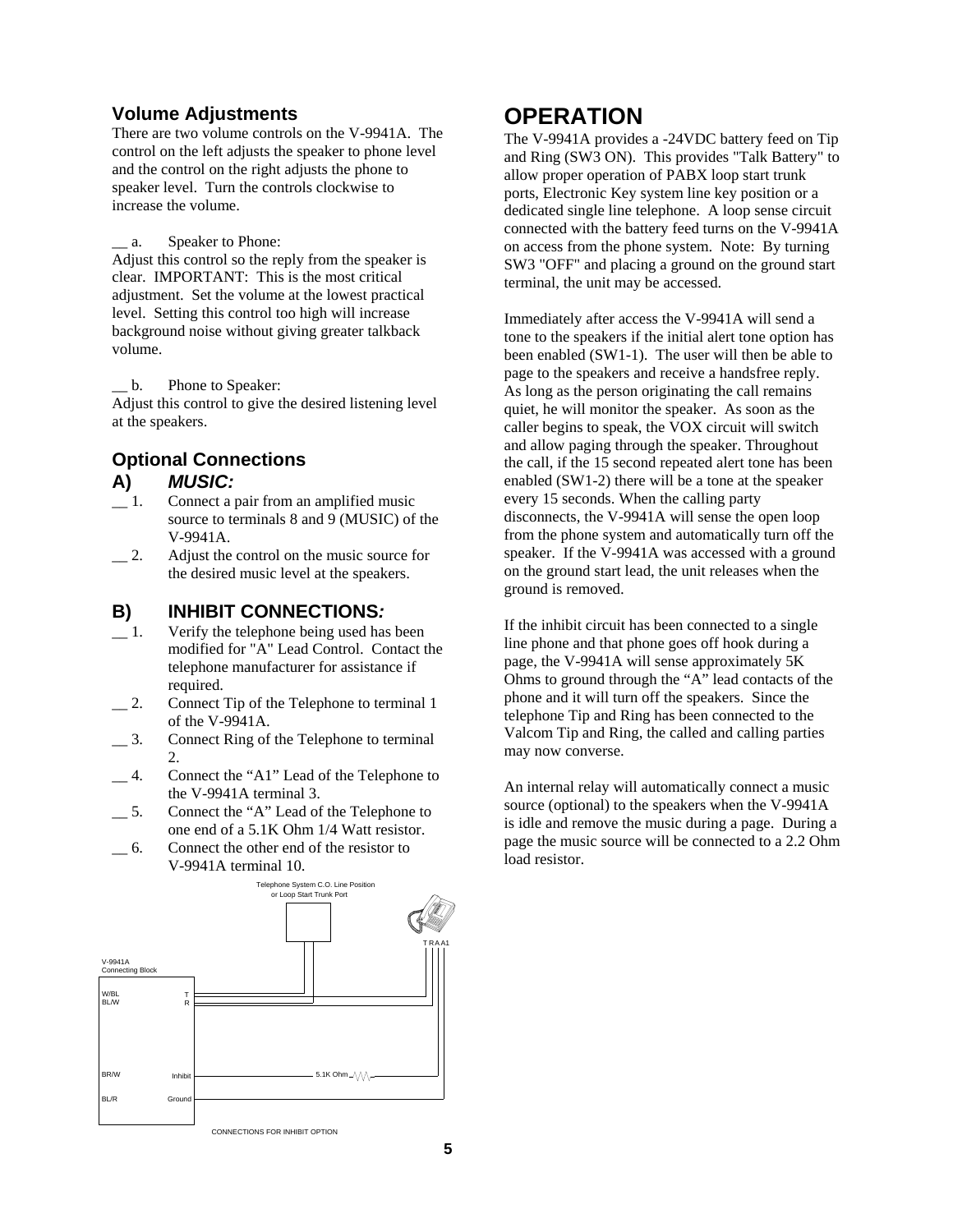# **TECHNICAL ASSISTANCE**

When trouble is reported, verify that power is being supplied to the unit and there are no broken connections. Check voltages for proper polarity on the cross connect block.

Table 1 identifies symptoms of some possible problems with solutions.

If a spare unit is available, continue to troubleshoot by substituting the spare unit for the suspected defective unit.

Assistance in troubleshooting is available from the factory. When calling, you should have a VOM, several clip leads and a test set available and be calling from the job site. Call (540) 563-2000 and press 1 for Technical Support, or visit our website at http://www.valcom.com.

Valcom equipment is not field repairable. Valcom, Inc. maintains service facilities in Roanoke, VA. Should repairs be necessary, attach a tag to the unit clearly stating your company name, address, phone number, contact person and the nature of the problem.

Send the unit to:

**Valcom, Inc. Repair and Return Dept. 5614 Hollins Road Roanoke, VA 24019-5056**

#### **VALCOM LIMITED WARRANTY**

Valcom, Inc. warrants its products only to the original purchaser, for its own use, to be free from defects in materials and workmanship under conditions of normal use and service for a period of one year from the date of shipment. This Limited Warranty obligation shall be limited to the replacement, repair or refund of any such defective device within the warranty period, provided that:

- 1. inspection by Valcom, Inc. indicates the validity of the claim;
- 2. the defect is not the result of damage, misuse or negligence after the original shipment;
- 3. the product has not been altered in any way or repaired by others and that factory sealed units are unopened (a service charge plus parts and labor will be applied to units defaced or physically damaged);
- 4. freight charges for the return of products to Valcom are prepaid;
- 5. all units 'out of warranty' are subject to a service charge. The service charge will cover minor repairs (major repairs will be subject to additional charges for parts and labor).

**This Limited Warranty is in lieu of and excludes all other warranties, expressed or implied and in no event shall Valcom, Inc. be liable for any anticipated profits, consequential damages, loss of time or other losses incurred by the buyer in connection with the purchase, operation, maintenance, installation, removal or use of the product. The maximum liability of Valcom under this warranty is limited to the purchase price of the specific Product covered by the warranty.**

**Disclaimer.** Except for the Limited Warranty provided herein, the product is provided "as-is" without any warranty of any kind whatsoever including, without limitation, any **WARRANTY OF MERCHANTABILITY, FITNESS FOR A PARTICULAR PURPOSE OR NON-INFRINGEMENT.** 

This warranty specifically excludes damage incurred in shipment. In the event a product is received in damaged condition, the carrier should be notified immediately. Claims for such damage should be filed with the carrier involved in accordance with the F.O.B. point.

> Headquarters: Valcom, Inc. 5614 Hollins Road Roanoke, VA 24019-5056 Phone: (540) 563-2000 FAX: (540) 362-9800